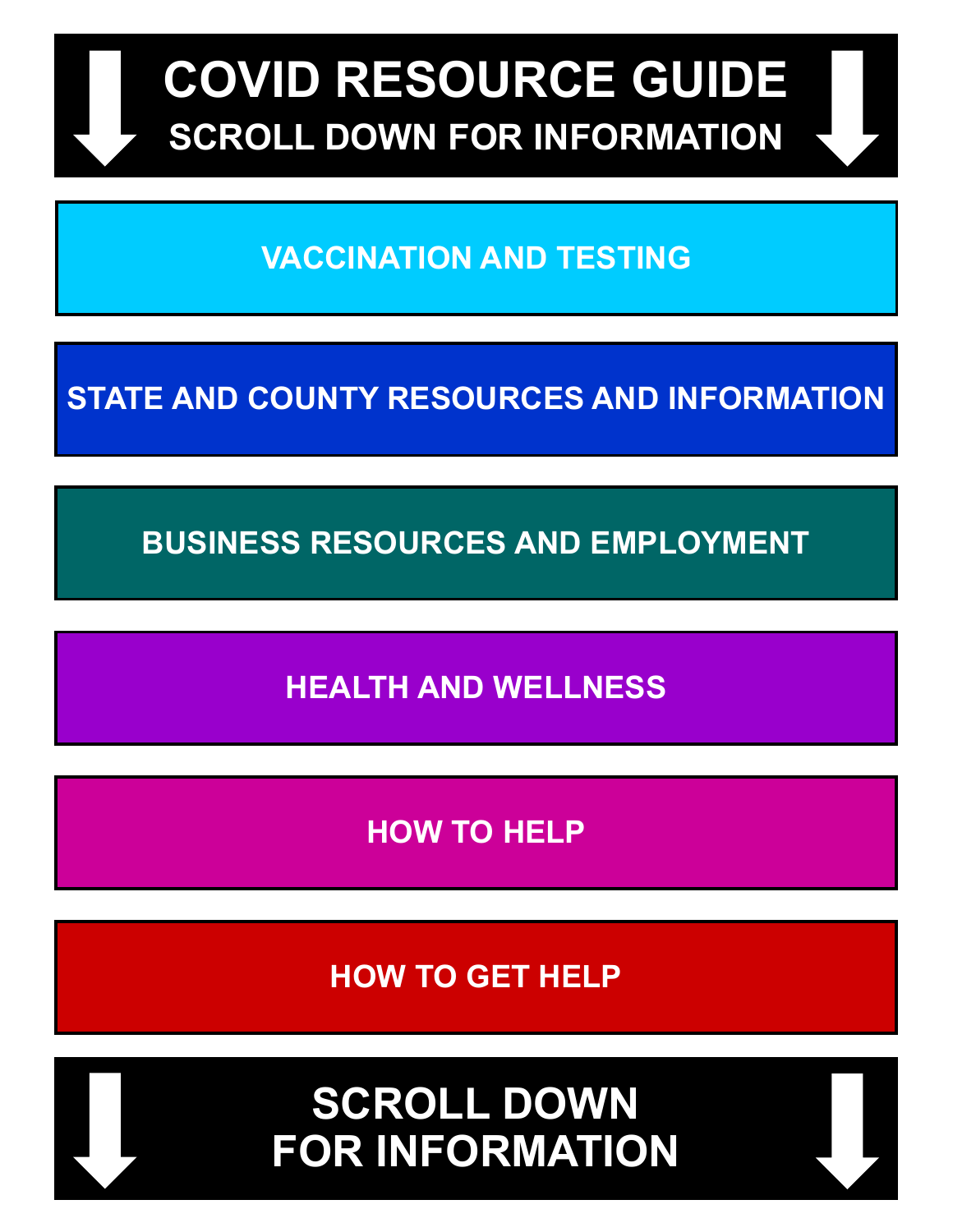## **VACCINATION AND TESTING**

## **VACCINATION**

**New Jersey State Registration:** Register with the Register with the NJ State Registration System (NJVSS) and you will be notified when appointments are available in the NJVSS [https://](https://covidvaccine.nj.gov/) [covidvaccine.nj.gov/](https://covidvaccine.nj.gov/)

The New Jersey Department of Health will send you an invitation to schedule your appointment at your email address when more appointment slots open up. This site does not automatically sign you up for a vaccination appointment.

**Designated Vaccination Sites:** You may make an appointment directly with one of the many designated vaccination sites across the state. To view a list of these designated vaccination sites click [https://covid19.nj.gov/pages/covid](https://covid19.nj.gov/pages/covid-19-vaccine-locations-for-eligible-recipients)-19-vaccine-locations-for-eligible-recipients

**Monmouth County:** Please note that due to high demand, sites on this list may be fully booked at this time. See [HERE](https://www.visitmonmouth.com/Page.aspx?Id=5120) for a list of vaccination sites in Monmouth County as well as other county vaccination information. The County COVID information hotline is 732-845-2070.

**Marlboro Township Assistance:** Marlboro Township has partnered with legislative officials and local healthcare systems to help facilitate vaccination for those residents who are 65 and over. Basic information is required. See details and process [HERE](https://marlboro-nj.gov/images/notices/2021/Senior-Vaccine-Registration-Municipality-Email.pdf)

**Healthcare Facilities:** Select healthcare facilities, including many hospitals, are offering vaccines directly to their workers. If you work at one of these facilities, you may contact your employer to learn if the vaccine is available to you from your employer.

**Veterans:** If you are a Veteran or live or work at a VA facility, you may be eligible for vaccines through the VA. Click [https://www.va.gov/health](https://www.va.gov/health-care/covid-19-vaccine/)-care/covid-19-vaccine/ to learn more.

**No Access to Internet:** A NJ Toll-Free Help Line is available for those without internet access. The call center will have an interactive voice response platform in both English and Spanish that provides key information to New Jersey residents on how to register for a vaccine, as well as how to schedule vaccination appointments as people become eligible. **Call 855-568-0545** to make an appointment for a coronavirus vaccine or if you have trouble securing a second appointment.

## **TESTING**

## **New Jersey State Testing information**: [HERE](https://covid19.nj.gov/pages/testing)

#### **Monmouth County Testing information:** [HERE](https://www.visitmonmouth.com/page.aspx?Id=5151)

**Marlboro Township Testing information:** There is a testing center located in the Recreation Center Parking lot, the testing truck is open to residents and teachers/staff of the Marlboro K-8 and High School. Pre-register using the QR code or the online form. The test is drive up, no appointments are taken and there are no out of pocket costs. **See the [FLYER](https://www.marlboro-nj.gov/images/notices/2020/COVID-test-immediate-care-rec-centerMarlboro.pdf) here for dates/times, FAQ and registration information.**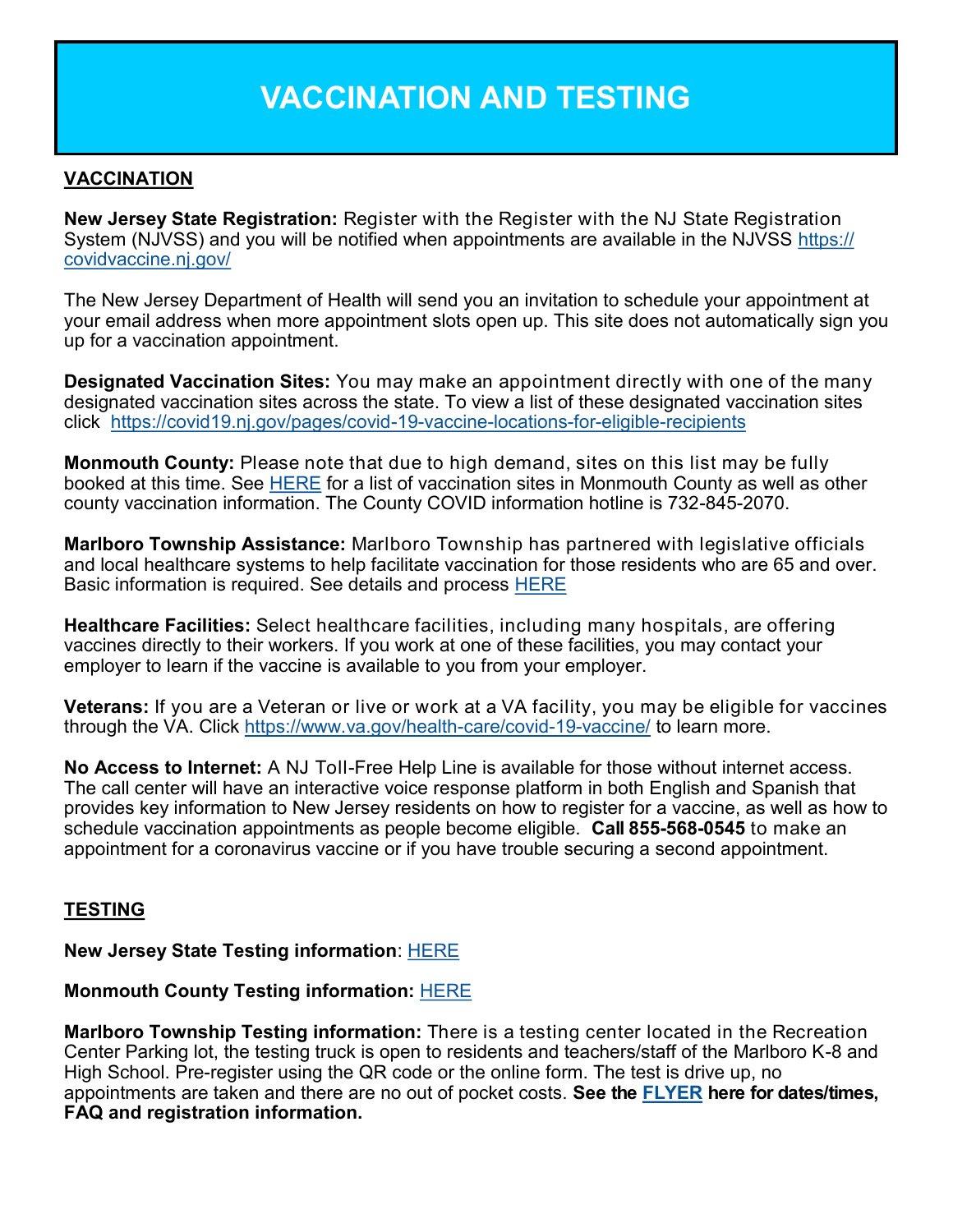## **STATE AND COUNTY RESOURCES AND INFORMATION**

NJ State Covid-19 website <https://covid19.nj.gov/> resources, including but not limited to:

[The Road Back:](https://covid19.nj.gov/pages/reopen) Restoring Economic Health Through Public Health [Symptoms Check](https://self.covid19.nj.gov/) [DATA Dashboard,](https://covid19.nj.gov/index.html#live-updates) cases, etc [Jobs Portal](https://jobs.covid19.nj.gov/index.html?Facets.filterbox.filter0=%5B%5D&Facets.filterbox.filter1=%5B%5D) [Volunteer](https://covid19.nj.gov/search.html?query=volunteer) – Help NJ – opportunities How to [protect yourself](https://covid19.nj.gov/faqs/nj-information/general-public/how-can-i-protect-myself-from-covid-19/novel-coronavirus) from COVID-19 [Testing Important Information](https://covid19.nj.gov/faqs/nj-information/general-public/where-and-how-do-i-get-tested-for-covid-19-in-new-jersey-who-should-get-testing) [Essential Business](https://covid19.nj.gov/faqs/nj-information/general-public/what-businesses-are-closed-what-is-considered-essential) information [Essential Construction](https://covid19.nj.gov/search.html?query=essential+construction) information [Business Resources](https://covid19.nj.gov/faqs/nj-information/businesses-and-organizations/where-can-i-learn-more-about-information-on-covid-19s-impact-on-businesses-and-what-resources-are-available-to-help) [Small Business Financial Assistance](https://faq.business.nj.gov/en/articles/3789809-what-financial-assistance-is-available-from-the-u-s-small-business-administration-sba) information [Mortgage Relief](https://www.state.nj.us/dobi/covid/mortgagerelief.html)

**Governor Murphy Executive Orders** – COVID-19 related from EO102, dated 2/3/2020 to present. <https://nj.gov/infobank/eo/056murphy/>

**NJ State Office of Emergency Management - Administrative Orders**: relating to essential businesses, beaches, boardwalks, gatherings, hotels, etc. [https://nj.gov/governor/news/ao/approved/ao\\_archive.shtml](https://nj.gov/governor/news/ao/approved/ao_archive.shtml)

**Unemployment Filing Assistance**- Department of Labor <https://myunemployment.nj.gov/> Help contact options, click "Need Help?" Tab

**Report a violation -** <https://covid19.nj.gov/violation> If you believe an employer, organization, or entity is violating any COVID related Executive Order, you are required to report. Executive Orders can be viewed at [https://nj.gov/governor/news/ao/approved/ao\\_archive.shtml](https://nj.gov/governor/news/ao/approved/ao_archive.shtml)

**COVID-19 Disinformation and Scam Resource** – NJ Office of Homeland Security guidance on COVID-19 disinformation, rumors, and scams <https://www.njohsp.gov/covid19>

**Telehealth Information** - Governor Murphy departmental action ensuring access to health care from home [HERE](https://www.state.nj.us/humanservices/news/press/2020/approved/20200323.html) and State information on [Telehealth FAQ](https://covid19.nj.gov/search.html?query=telehealth)

**Monmouth County Department of Human Services** updated COVID-19 - Pandemic Resource Guide. <https://monmouthacts.org/> includes food pantries, senior store hours, food delivery and curbside service, pharmacies, crisis counseling, behavioral health services, health department, poison control, caregiver support, disability services, veterans and first responders support and benefits, financial assistance.

**New Jersey Department of Human Services** - scroll through document for New Jersey Resources 2020-2021, including assistance on health, employment, transportation, child care, housing and more. Go to: [https://nj.gov/humanservices/dds/documents/RD%202020](https://nj.gov/humanservices/dds/documents/RD%202020-web.pdf)-web.pdf

**Monmouth Acts** - general covid information, health and financial resources. [https://monmouthacts.org/financial](https://monmouthacts.org/financial-recovery-network/)-recovery-network/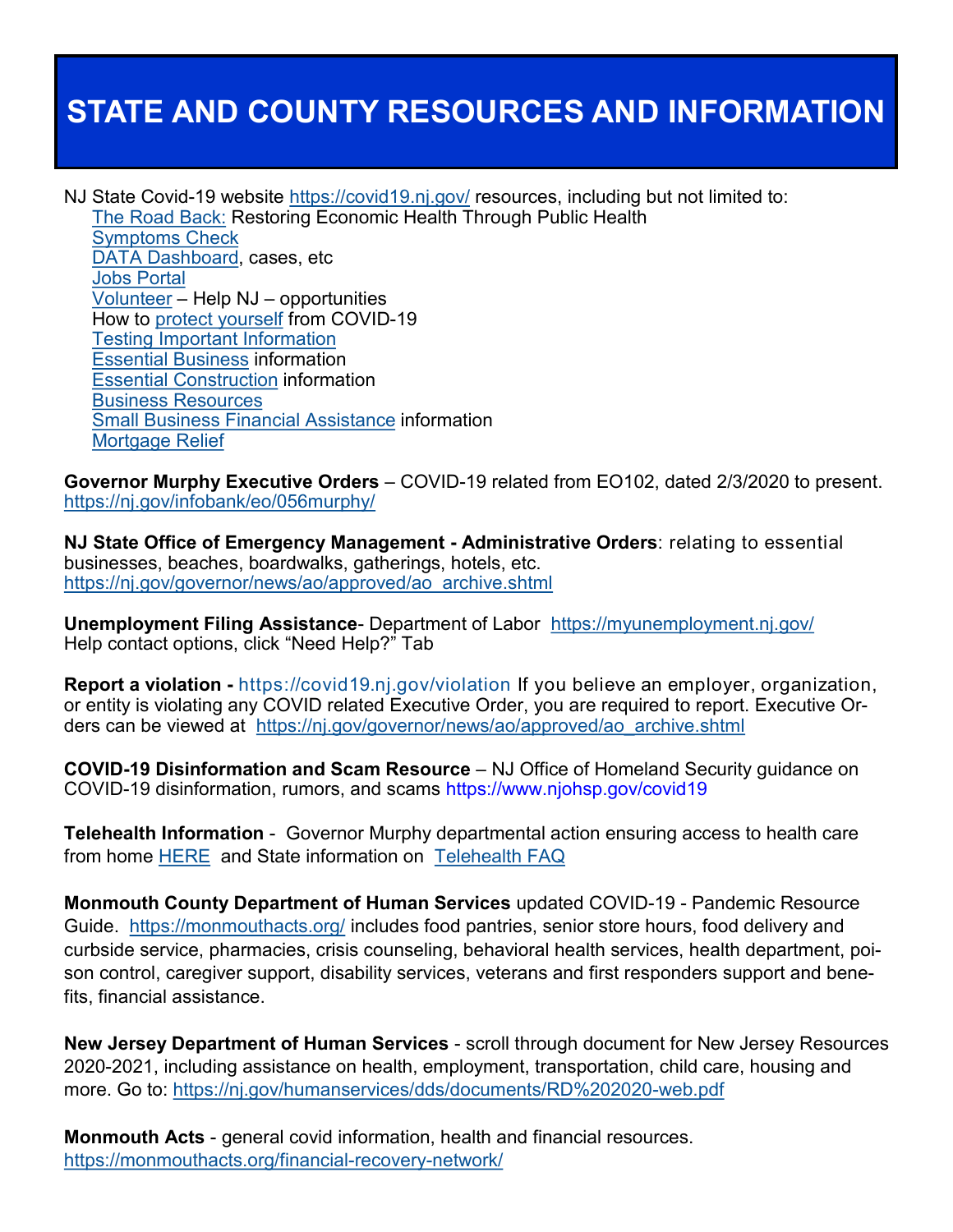## **BUSINESS RESOURCES AND EMPLOYMENT**

**Federal Paycheck Protection Program** for Small businesses: [https://home.treasury.gov/policy](https://home.treasury.gov/policy-issues/cares/assistance-for-small-businesses)-issues/cares/assistance-for-small-businesses

#### **CARES Act:** [Small Business Owners Guide to the CARES Act](https://www.marlboro-nj.gov/images/notices/Small-Business-Owners-Guide-CARES-Act.pdf)

New Jersey Economic Development Authority (NJEDA) application for its Small Business Emergency Assistance Grant Program

**Monmouth Acts** - general covid information, health and financial resources. [https://monmouthacts.org/financial](https://monmouthacts.org/financial-recovery-network/)-recovery-network/

## COVID-[19 NJ Economic Relief Package](http://www.marlboro-nj.gov/images/notices/COVID19-NJEDA-Programs-1-Pager-Final.pdf)

**Small Business Guidance:** Small business owners in need of economic relief - Economic Injury Disaster Loan Program and the SBA Express Bridge Loans available for assistance. For guidance, please visit the [Small Business Administration Guidance & Loan Resources page.](https://www.sba.gov/page/coronavirus-covid-19-small-business-guidance-loan-resources)  Additional information for NJ Businesses can be found on the [Business.NJ.Gov website.](https://faq.business.nj.gov/en/collections/2198378-information-for-nj-businesses-on-the-coronavirus-outbreak) Updates are being released often, so please check back.

**Job Posting:** Business owners who are looking to hire can post their jobs on the NJ posting [board](https://jobs.covid19.nj.gov/intake) . Residents in need of employment should visit the [NJ Hiring Portal.](https://jobs.covid19.nj.gov/)

#### **Business information from State website**

[Essential Business](https://covid19.nj.gov/faqs/nj-information/general-public/what-businesses-are-closed-what-is-considered-essential) information [Essential Construction](https://covid19.nj.gov/search.html?query=essential+construction) information [Business Resources](https://covid19.nj.gov/faqs/nj-information/businesses-and-organizations/where-can-i-learn-more-about-information-on-covid-19s-impact-on-businesses-and-what-resources-are-available-to-help) [Small Business Financial Assistance](https://faq.business.nj.gov/en/articles/3789809-what-financial-assistance-is-available-from-the-u-s-small-business-administration-sba) information [The Road Back:](https://covid19.nj.gov/faqs/announcements/all-announcements/governor-murphy-announces-%E2%80%9Cthe-road-back:-restoring-economic-health-through-public-health%E2%80%9D) Restoring Economic Health Through Public Health

**Unemployment Filing Assistance**- Department of Labor <https://myunemployment.nj.gov/> Help contact options, click "Need Help?" Tab

#### **Support our Local Businesses**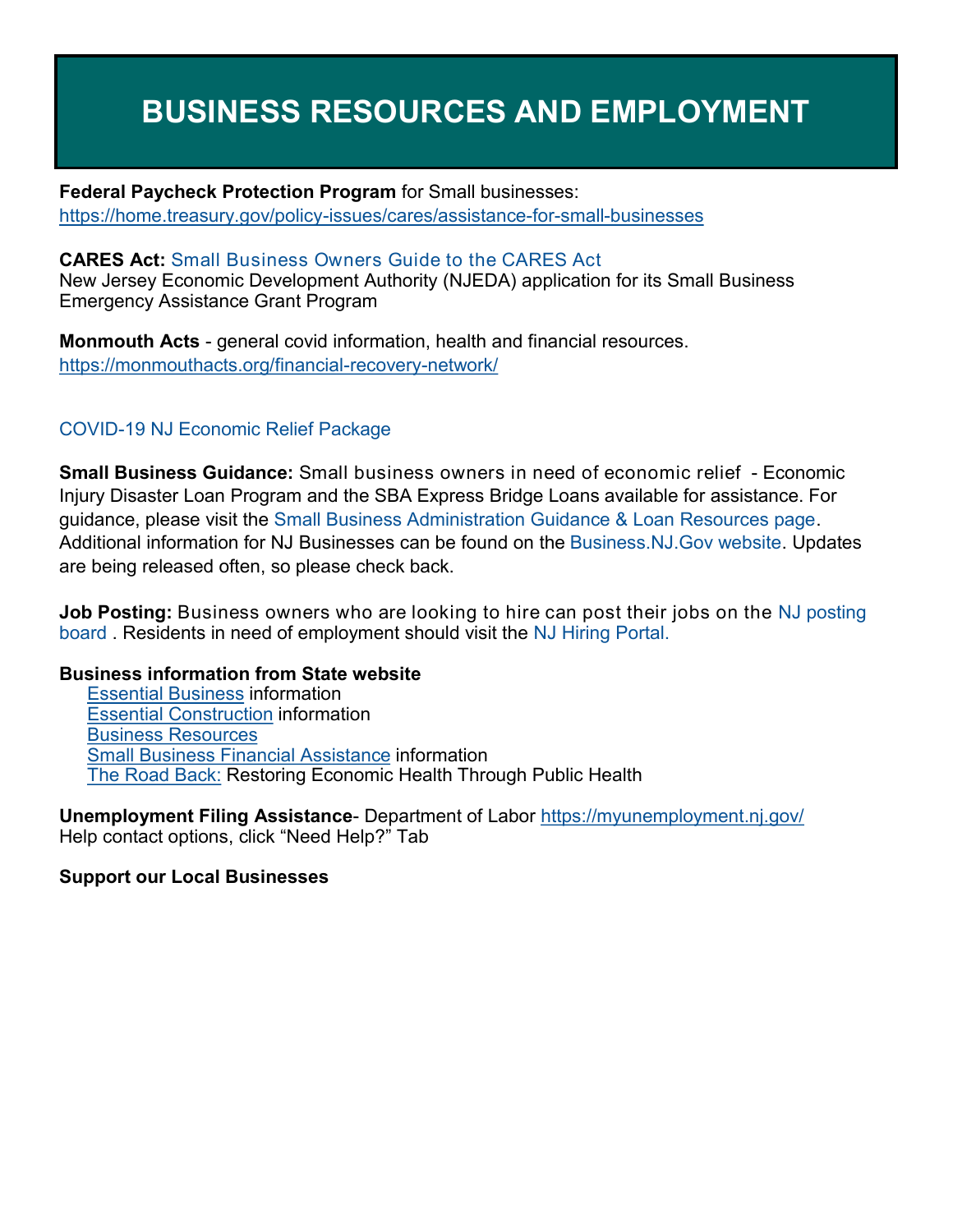# **HEALTH AND WELLNESS**

## **COVID-19 RELATED STATE RESOURCES**

[Symptoms Check](https://self.covid19.nj.gov/) How to [protect yourself](https://covid19.nj.gov/faqs/nj-information/general-public/how-can-i-protect-myself-from-covid-19/novel-coronavirus) from COVID-19 [Testing Important Information](https://covid19.nj.gov/faqs/nj-information/general-public/where-and-how-do-i-get-tested-for-covid-19-in-new-jersey-who-should-get-testing)

### **Who to call:**

 **Mental Health Cares Hotline** – For emotional support dealing with stress, anxiety, and depression due to COVID-19 from 8am to 8pm 7 days a week. Call **866-202-HELP (4357)**

- **NJ Hopeline – 24/7 Peer Support & Suicide Prevention Hotline** 1-855-654-6735
- **Support for Hearing Impaired** Monday to Friday 9am-5pm. Call 973-870-0677
- **Substance Abuse Assistance** 24 hour a day/7 days a week for those with Substance Abuse Disorder or friends and family call 1-844-REACHNJ

## **Information on teleHealth and health insurance** enrollment – [www.getcovered.nj.gov](http://www.getcovered.nj.gov/)

 **Telehealth Information:** Governor Murphy departmental action ensuring access to health care from home [HERE](https://www.state.nj.us/humanservices/news/press/2020/approved/20200323.html) and State information on [Telehealth FAQ](https://covid19.nj.gov/search.html?query=telehealth)

### **Virtual Support Group for pregnant and parenting women**. Information [HERE](http://www.marlboro-nj.gov/images/notices/2020/Covid-PDF-PAPP-support-group-3.pdf)

**NEW JERSEY DEPARTMENT OF CHILDREN AND FAMILIES (NJDCF)** <https://www.nj.gov/dcf/> **Child in Crisis** – depression, trauma, violence, defiance, substance issue, stress due to COVID-19, call NJDCF - Children's System of Care **24/7 Hotline** 1-877-652-7624

**COVID-19 information from NJDCF** <https://www.nj.gov/dcf/coronavirus.html>

**NJDCF** – **Power of Attorney guidance** These are uncomfortable conversations, but it is necessary should one or both parents get sick and is a vital part of disaster/pandemic preparedness. Information [https://www.nj.gov/dcf/news/COVID](https://www.nj.gov/dcf/news/COVID-19_POA.Guidance.pdf)-19\_POA.Guidance.pdf

**Monmouth County Department of Human Services** updated COVID-19 - Pandemic Resource Guide. [https://monmouthacts.org/i](https://monmouthacts.org/)ncludes food pantries, senior store hours, food delivery and curbside service, pharmacies, crisis counseling, behavioral health services, health department, poison control, caregiver support, disability services, veterans and first responders support and benefits, financial assistance.

**Monmouth Acts** - general covid information, health and financial resources. [https://monmouthacts.org/financial](https://monmouthacts.org/financial-recovery-network/)-recovery-network/

**Online Narcan Training**: Free weekly online training to help reverse opioid overdose. Center for Addition& Reocvery education & Success (CARES) information [HERE](https://files.constantcontact.com/3b5eafbc501/5b7f71e4-2d8a-4aa0-9455-a296c8de9d1c.png)

**Marlboro Township Alliance for the Prevention of Substance Abuse:** go to [https://](https://www.marlboro-nj.gov/boards-committees/municipal-alliance) www.marlboro-nj.gov/boards-[committees/municipal](https://www.marlboro-nj.gov/boards-committees/municipal-alliance)-alliance for information on online meetings, helping children cope with COVID, Quarantine Strategies, Teens and Social Distancing, and more.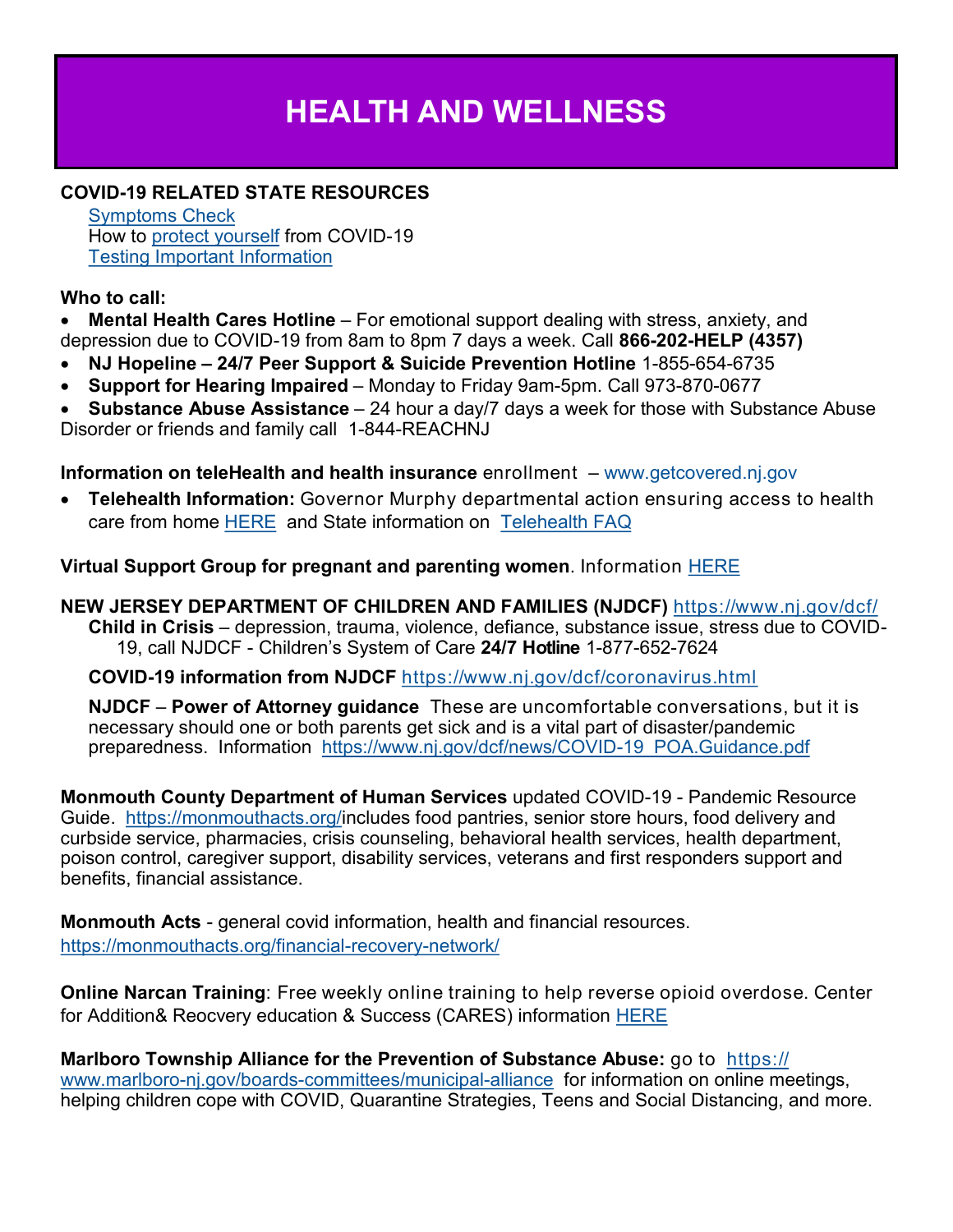## **HOW TO HELP**

**Healthcare Professionals:** New Jersey needs help from qualified health, mental health, and related professionals to supplement our health care capacity on a temporary basis: [covid19.nj.gov/volunteer](http://covid19.nj.gov/volunteer)

**Nurses** for Monmouth County - who are willing to volunteer, can call the County COVID-19 hotline at 732-845-2070 or email [monmouthcovid19@visitmonmouth.com](mailto:monmouthcovid19@visitmonmouth.com)

**Medical Volunteers**: Governor Murphy executive order temporarily reactivates licenses of recently retired health care professionals, waives certain practice requirements and makes clear that the health care professionals helping in the COVID-19 response will be immune from civil liability for actions taken in good faith. Over 5,000 health care professionals have stepped forward. If qualified and want to volunteer, visit [covid19.nj.gov/volunteer](https://covid19.nj.gov/volunteer)

**Technology Professionals:** New Jersey welcomes offers of assistance from technology professionals and firms looking to help in the fight against COVID-19: [forms.business.nj.gov/tech/](https://forms.business.nj.gov/tech/)

**Community Volunteers:** New Jersey service providers require help from volunteers. Sign up to connect to volunteer opportunities in your community: [helpnjnow.communityos.org/](https://helpnjnow.communityos.org/)

#### **County Foodbank Donations - Fulfill:** [https://fulfillnj.org/.](https://fulfillnj.org/)

**Marlboro Foodbank Donations**: Marlboro Food Bank collection is underway. Touchless collection containers for non-perishable food are located in the vestibule of Town Hall 24/7 and the recreation center from Monday-Friday 9am-4pm. Items most in need see [HERE](https://www.marlboro-nj.gov/images/notices/2020/Food-Bank-Donation.pdf)

**COVID-19 Plasma Donation**: If you were diagnosed with Covid-19 and are more than 28 days past COVID-19 symptoms you may be able to donate your plasma. Pease review the criteria and donation information [HERE.](https://www.marlboro-nj.gov/images/notices/2020/COVID-19-Convalescent-Plasma-ProgramRWJH.pdf)

**Blood Donations**: Governor Phil Murphy and Superintendent of State Police Colonel Patrick Callahan announced that blood donation drives can continue in order to meet the critical medical needs. Blood drives have appropriate mitigation to prevent the spread of COVID-19, including social distancing where practicable. If you are in good health and feeling well, please contact New Jersey Blood Services, or the American Red Cross and make an appointment to give. More [https://](https://covid19.nj.gov/search.html?query=donate+blood) [covid19.nj.gov/search.html?query=donate+blood](https://covid19.nj.gov/search.html?query=donate+blood)

**Personal Protection Equipment (PPE) State Donations:** Residents who wish to donate personal protection equipment (PPE) should visit <https://covid19.nj.gov/ppereport>

**Monmouth County Donations of PPE:** Accepted at Thompson Park, 805 Newman Springs Road, in Lincroft from 9 a.m. until 4 p.m. on Monday through Friday. **For additional information, or to arrange the drop-off** of personal protective equipment, please call 732-842-4000, ext. 4312. The phone number is staffed every day, including weekends. Please see the items needed and additional Monmouth County information [HERE.](https://co.monmouth.nj.us/PressDetail.aspx?ID=2813)

**Note:** Businesses and non-hospital health care facilities in possession of PPE not required for the provision of critical health care services, were required to submit their inventory to the State by yesterday at 5pm. If you have not done so go to, [covid19.nj.gov/ppereport](https://covid19.nj.gov/ppereport)

For more on how you can help visit <https://covid19.nj.gov/help>